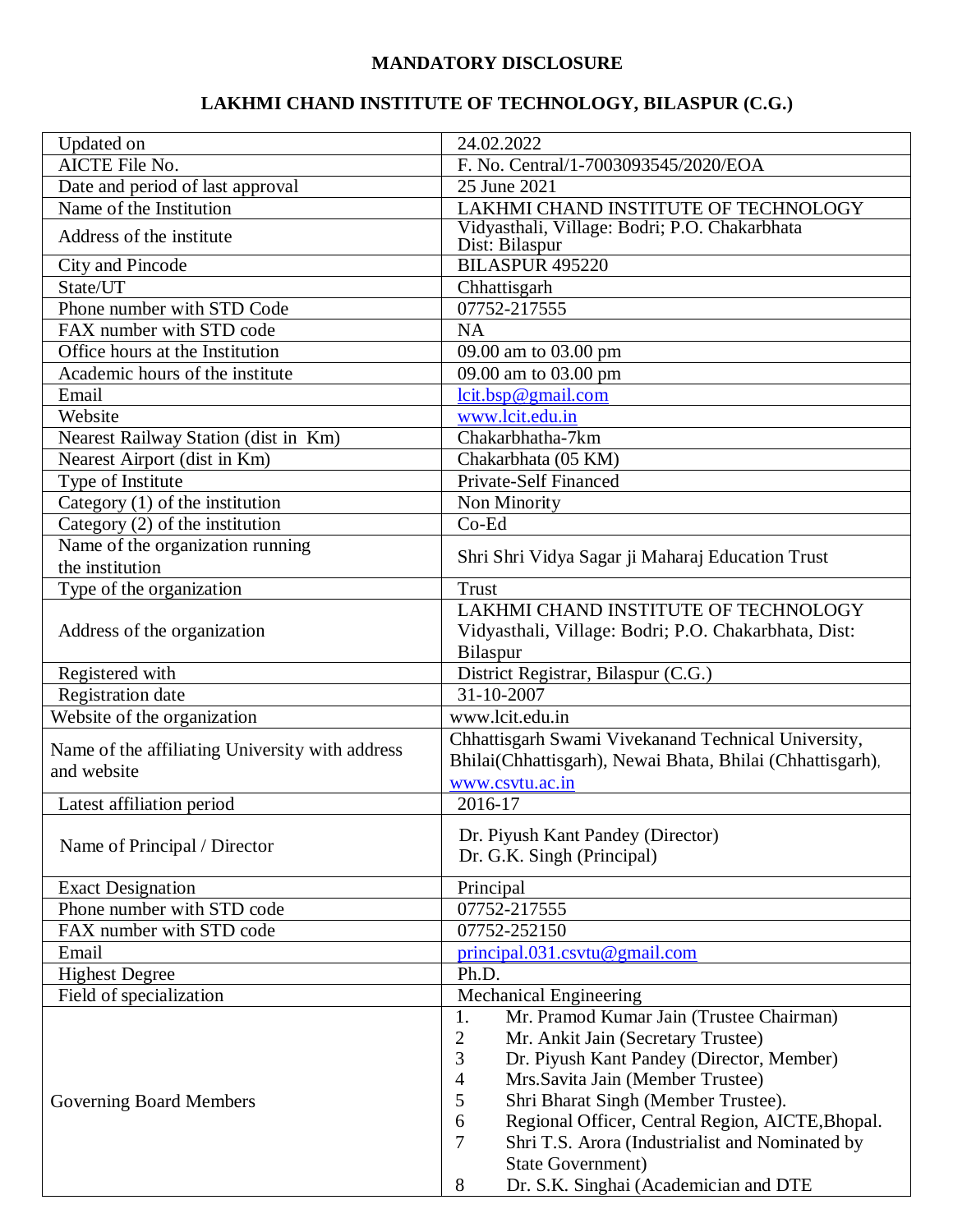|                                                                                 | Representative)                                                                                                        |  |  |
|---------------------------------------------------------------------------------|------------------------------------------------------------------------------------------------------------------------|--|--|
|                                                                                 | Mr. B.S. Chouhan, (Nominee-Registrar)<br>09<br>Mrs. Shubhi Shrivastava, (Vice Principal, Faculty<br>10                 |  |  |
|                                                                                 | Representative)                                                                                                        |  |  |
|                                                                                 | Dr. Anjali Harangaonkar (Faculty Representative)<br>11                                                                 |  |  |
| <b>Computer Centre facilities</b>                                               | Well equipped computer centers (2 Nos.) Having Total                                                                   |  |  |
|                                                                                 | 140 computers out of which 75 are in LAN                                                                               |  |  |
| Frequency of meeting & date of<br>last meeting                                  | 2 meetings in every year.                                                                                              |  |  |
|                                                                                 | 1. Shri Pramod Kumar Jain (Trustee Chairman)                                                                           |  |  |
|                                                                                 | 2. Mr. Ankit Jain (Secretary Trustee)                                                                                  |  |  |
|                                                                                 | Dr. Piyush Kant Pandey (Director)<br>3.                                                                                |  |  |
|                                                                                 | Dr. G.K. Singh (Principal)<br>4.                                                                                       |  |  |
|                                                                                 | Mrs. Shubhi Shrivastava (Vice Principal)<br>5.                                                                         |  |  |
|                                                                                 | Mr. Ashish Pual (HOD, Mechanical Deptt.)<br>6.                                                                         |  |  |
|                                                                                 | 7. Dr. Soumya Singha (HOD, Civil Deptt.)                                                                               |  |  |
| Academic Advisory Body                                                          | Dr. Anjali Harangaonkar (HOD, English Deptt.)<br>8.                                                                    |  |  |
|                                                                                 | Dr. Himanshu Vaishnav (HOD, Management Deptt)<br>9.<br>10. Mr. Deependra Rathore (HOD, EE Deptt.)                      |  |  |
|                                                                                 | 11. Mr. Vishnu Kant Soni (HOD, CSE Deptt.)                                                                             |  |  |
|                                                                                 | 12. Dr. Rahul Gedam (HOD, ET&T Deptt.)                                                                                 |  |  |
|                                                                                 | 13. Dr. Atul Kumar Sharma (HOD, Maths Deptt.)                                                                          |  |  |
|                                                                                 | 14. Mr. Rajesh Shrivastava (HOD, Physics Deptt)                                                                        |  |  |
| Organizational Chart                                                            | Available                                                                                                              |  |  |
|                                                                                 | 1. Blind feedback Mechanism is adopted regarding<br>Performance of faculty every year.                                 |  |  |
| Student feedback mechanism on<br>institutional Governance / faculty performance | 2. Complaint/Suggestion Boxes are kept at Library and<br>for complaints/suggestions regarding<br>office<br>Governance. |  |  |
| Grievance Redressal mechanism                                                   | Available as per AICTE instructions.                                                                                   |  |  |
| for faculty, staff and students                                                 |                                                                                                                        |  |  |
| Anti Raging Committee                                                           | Available as per AICTE instructions.                                                                                   |  |  |
| Ombudsmen                                                                       | Nomination in process.                                                                                                 |  |  |
| SC & ST Committee                                                               | Available as per AICTE instructions.                                                                                   |  |  |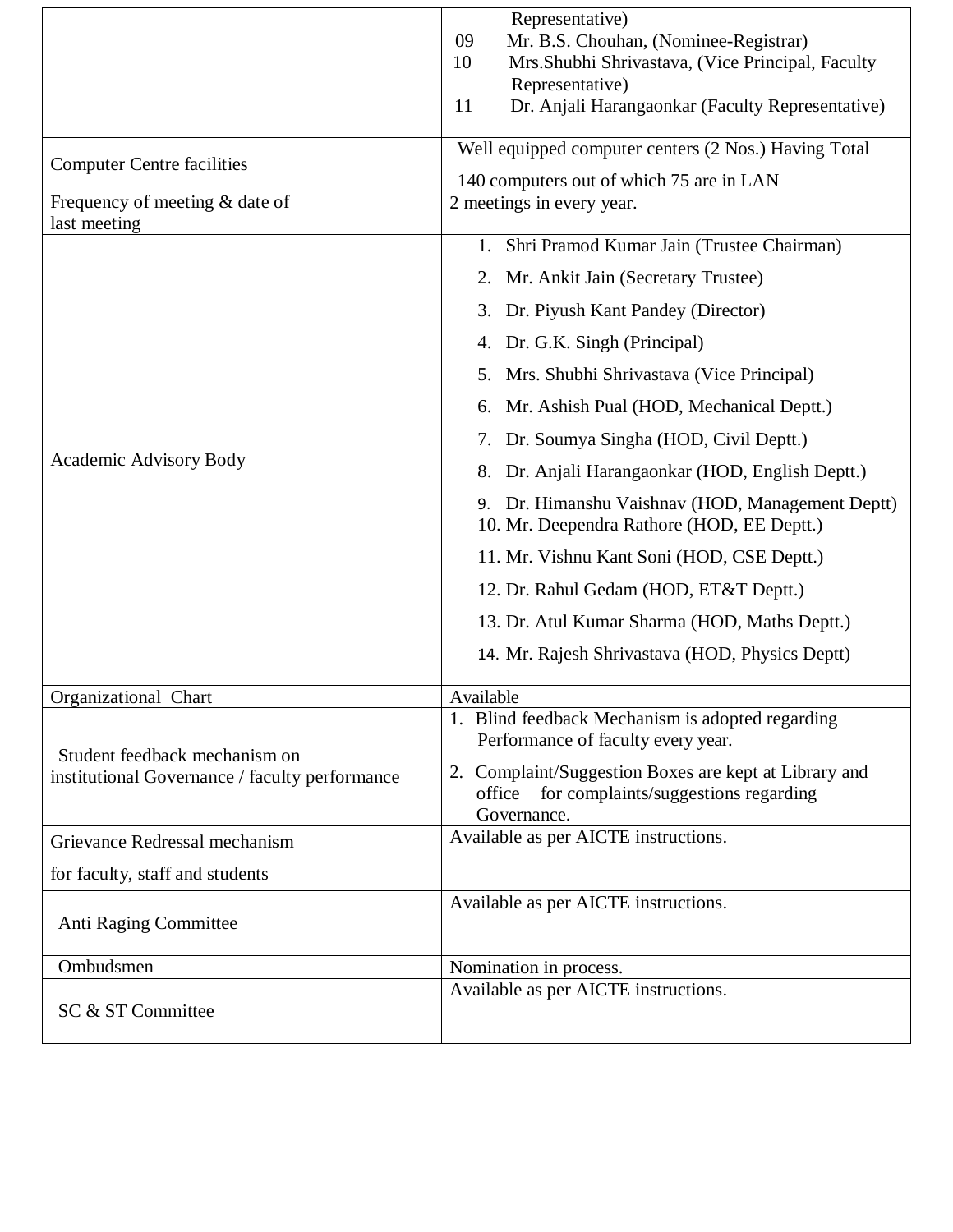|                                   | Books=35252<br>1.                                     |  |  |
|-----------------------------------|-------------------------------------------------------|--|--|
|                                   | Titles=As per AICTE norms<br>2.                       |  |  |
|                                   | Journals = As per AICTE norms<br>3.                   |  |  |
|                                   | $NDL = Registered$                                    |  |  |
| Library facilities                | 4.                                                    |  |  |
|                                   | E Journals = Delnet<br>5.                             |  |  |
|                                   | Lib Capacity = $200$ students<br>6.                   |  |  |
|                                   | Working Hrs: 10.00am to 6.00 pm<br>7.                 |  |  |
| Auditorium / Seminar Hall/ Amphi  | Seminar hall having area 350 Sqm                      |  |  |
| Cafeteria                         | Yes                                                   |  |  |
| <b>Indoor Sports facilities</b>   | Yes                                                   |  |  |
| <b>Outdoor Sports Facilities</b>  | Yes                                                   |  |  |
| Gymnasium facilities              | N <sub>o</sub>                                        |  |  |
| Facilities for disabled           | Yes                                                   |  |  |
| Any other facilities              | All other necessary facilities as per norms.          |  |  |
| <b>Boys Hostel</b>                | Yes                                                   |  |  |
| <b>Girls Hostel</b>               | Yes                                                   |  |  |
| Medical & other Facilities        | Yes on call Doctor available 24 Hrs.                  |  |  |
|                                   |                                                       |  |  |
| <b>Academic Sessions</b>          | Twice in a year (Jan-June & July-Dec)                 |  |  |
| Examination system, Year/ Sem     | Semester System (Nov-Dec and April-May)               |  |  |
| Period of declaration of results  | Within 2 months after examination by university       |  |  |
| Counseling / Mentoring            | Yes                                                   |  |  |
| <b>Career Counseling</b>          | Yes                                                   |  |  |
| <b>Medical facilities</b>         | Yes                                                   |  |  |
| <b>Students Insurance</b>         | Yes                                                   |  |  |
| <b>Students Activity Body</b>     | Every department has student's activity cell          |  |  |
| Cultural activities               | Yes                                                   |  |  |
| Sports activities                 | Yes                                                   |  |  |
| Literary activities               | Yes                                                   |  |  |
| Magazine / Newsletter             |                                                       |  |  |
| Technical activities / TechFest   | Yes                                                   |  |  |
| <b>Industrial Visits/Tours</b>    | Yes                                                   |  |  |
| Alumni activities                 | <b>Registration under process</b>                     |  |  |
| Name of the Information Officer   | Shri Bimlesh Singh Chouhan (Registrar, LCIT Bilaspur) |  |  |
| Designation                       | Registrar                                             |  |  |
| Phone number with STD code        | 07752-217555                                          |  |  |
| FAX number with STD code<br>Email | 07752-252150<br>lcit.bsp@gmail.com                    |  |  |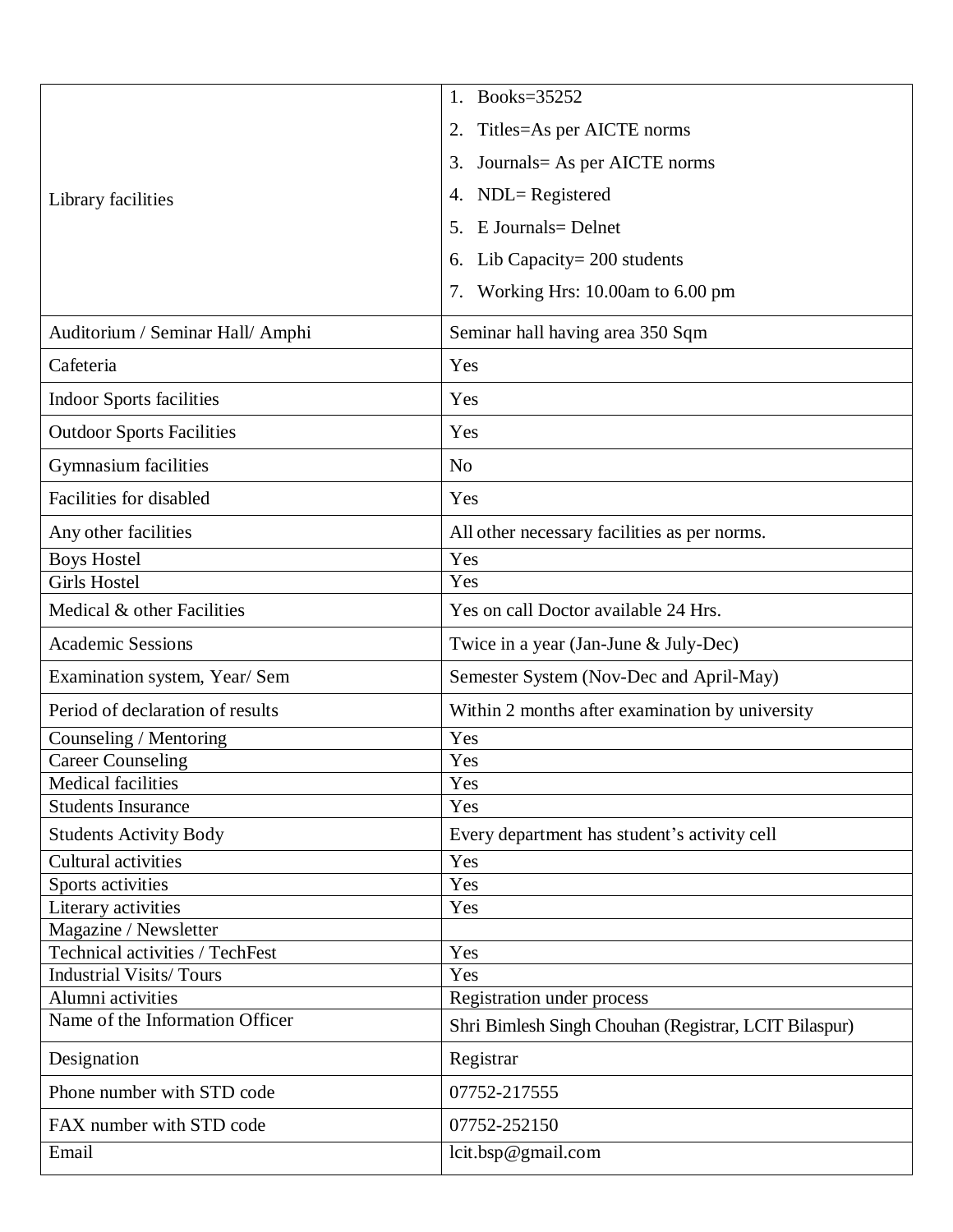| <b>Name of the Department</b>                            | <b>CSE</b>                                                | ET&T                     | <b>Mech</b>              | <b>Civil</b>                        | EE                                  | <b>EEE</b> |
|----------------------------------------------------------|-----------------------------------------------------------|--------------------------|--------------------------|-------------------------------------|-------------------------------------|------------|
| Course                                                   | <b>BE</b>                                                 | <b>BE</b>                | <b>BE</b>                | <b>BE</b>                           | <b>BE</b>                           | <b>BE</b>  |
| Level                                                    | <b>UG</b>                                                 | <b>UG</b>                | <b>UG</b>                | <b>UG</b>                           | <b>UG</b>                           | <b>UG</b>  |
| 1 <sup>st</sup> Year of approval by the<br>Council       | 2008                                                      | 2008                     | 2008                     | 2009                                | 2009                                | 2009       |
| <b>Year wise Sanctioned Intake</b>                       | 60                                                        | 60                       | 60                       | 60                                  | 60                                  | 60         |
| Year wise Actual Admissions (21-22)                      | 57                                                        | 20                       | 20                       | 31                                  | 23                                  | Closed     |
| Cut off marks - General quota                            | 45%                                                       | 45%                      | 45%                      | 45%                                 | 45%                                 | <b>NA</b>  |
| % Student passed with Distinction                        |                                                           |                          |                          |                                     |                                     |            |
| % Student passed with First Class                        |                                                           |                          |                          |                                     | $\overline{\phantom{a}}$            |            |
| <b>Students Placed/Passed</b>                            | 13                                                        | 06                       | 10                       | 07                                  | 13                                  |            |
| Average Pay package, Rs,/ Year                           | 2.0L/Yr                                                   | 2.3L/Yr                  | 2.1L/Yr                  | 2.2L/Yr                             | 2.4L/Yr                             |            |
| <b>Students opted for Higher Studies</b>                 |                                                           | $\overline{\phantom{a}}$ |                          | $\overline{\phantom{a}}$            | $\overline{\phantom{a}}$            |            |
| Accreditation Status of the course                       | NA                                                        | <b>NA</b>                | <b>NA</b>                | <b>NA</b>                           | NA                                  | <b>NA</b>  |
| <b>Doctoral Courses</b>                                  | NA                                                        | <b>NA</b>                | <b>NA</b>                | <b>NA</b>                           | NA                                  | <b>NA</b>  |
| Foreign Collaborations, if any                           | NA                                                        | <b>NA</b>                | <b>NA</b>                | NA                                  | NA                                  | <b>NA</b>  |
| <b>Professional Society Memberships</b>                  | In<br>proce<br>ss for<br><b>IEI</b>                       | In<br>process<br>for IEI | In<br>process<br>for IEI | In<br>proces<br>s for<br><b>IEI</b> | In<br>proce<br>ss for<br><b>IEI</b> | <b>NA</b>  |
| Professional activities                                  | Yes                                                       | Yes                      | Yes                      | Yes                                 | Yes                                 | <b>NA</b>  |
| Consultancy activities & Lab testing setup in<br>process | N <sub>o</sub>                                            | N <sub>o</sub>           | N <sub>o</sub>           | Yes                                 | N <sub>0</sub>                      | <b>NA</b>  |
| <b>Grants</b> fetched                                    | N <sub>o</sub>                                            | N <sub>o</sub>           | N <sub>o</sub>           | N <sub>0</sub>                      | N <sub>0</sub>                      | <b>NA</b>  |
| <b>Departmental Achievements</b>                         | Yes                                                       | Yes                      | Yes                      | Yes                                 | Yes                                 | NA         |
| Distinguished Alumni                                     | <b>Attachment Enclosed</b>                                |                          |                          |                                     |                                     |            |
| Name of Teaching Staff                                   | As available in website                                   |                          |                          |                                     |                                     |            |
| Admission quota                                          | <b>State Quota</b><br><b>All India Quota</b><br><b>MQ</b> |                          |                          |                                     |                                     |            |
| Entrance test/admission criteria                         | <b>CG PET</b><br><b>JEE</b>                               |                          | <b>CGPET/JEE</b>         |                                     |                                     |            |
| Cut off / last candidate admitted                        | <b>NA</b><br><b>NA</b><br><b>NA</b>                       |                          |                          |                                     |                                     |            |
| Fees in rupees<br>Number of Fee Waivers offered          | 34100<br>34100<br>34100<br>Nil                            |                          |                          |                                     |                                     |            |
| <b>Admission Calendar</b>                                | Through Counseling From DTE in June-Aug                   |                          |                          |                                     |                                     |            |
| PIO quota                                                | Nil                                                       |                          |                          |                                     |                                     |            |
| Infrastructural information                              | As available in website                                   |                          |                          |                                     |                                     |            |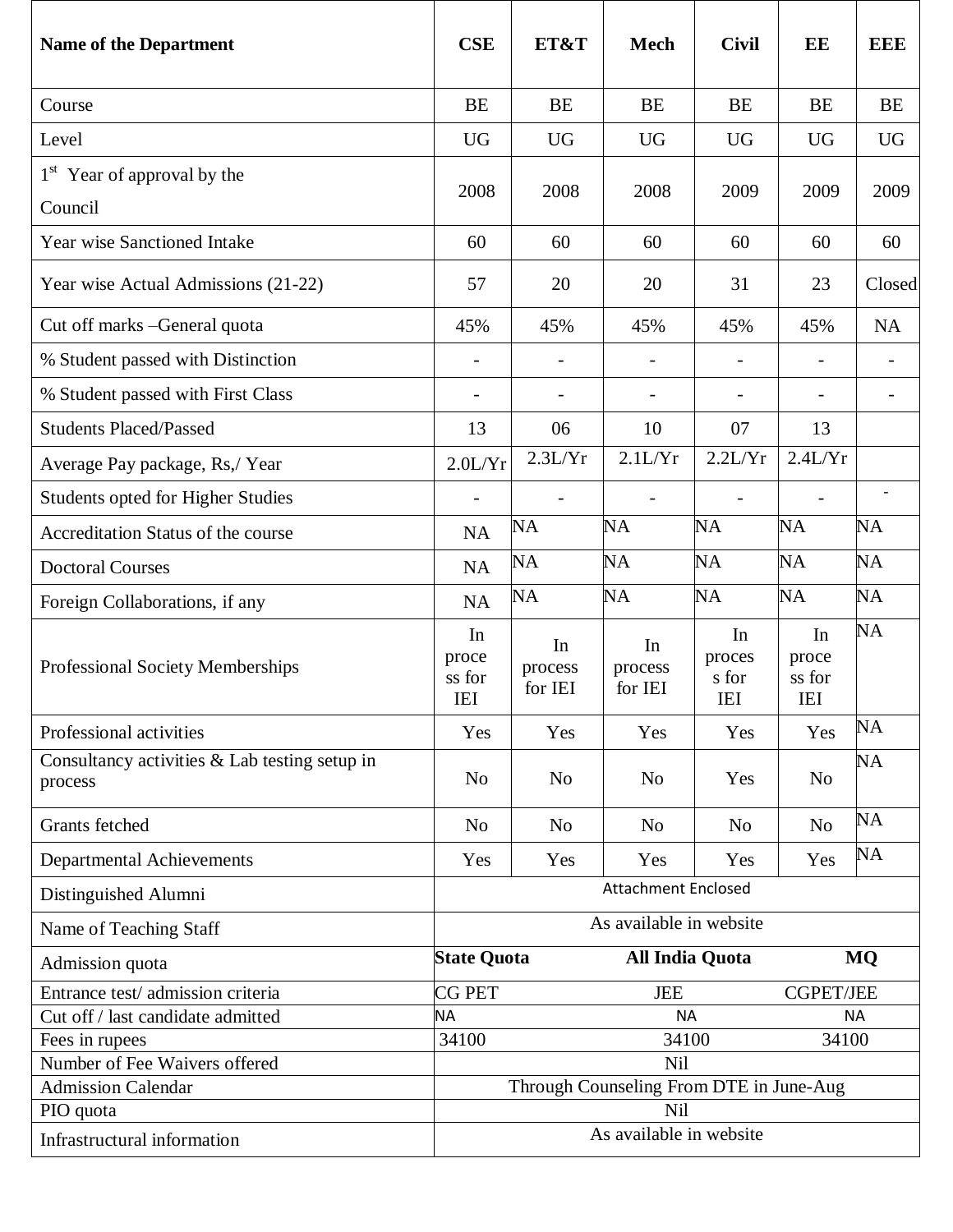| <b>Annexure</b>                               |                         |                               |                                             |  |
|-----------------------------------------------|-------------------------|-------------------------------|---------------------------------------------|--|
| <b>TRAINING &amp; PLACEMENT COMMITTEE</b>     |                         |                               |                                             |  |
| Mr. Himanshu Vaishnaw<br>Program coordinator  |                         |                               |                                             |  |
|                                               | 1)Ms.Nisha Saha         |                               |                                             |  |
|                                               | 2) Mr. Nirmal Panigrahi |                               |                                             |  |
| <b>Team Members</b>                           | 3) Mr. Ashutosh Jaiswal |                               |                                             |  |
|                                               | 4) Mr. Prakash Mourya   |                               |                                             |  |
|                                               |                         | 5) Ms. Tripti Majumdar        |                                             |  |
| <b>SPORTS COMMITTEE</b>                       |                         |                               |                                             |  |
| Program coordinator                           |                         | Mr. L.N. Pandey               |                                             |  |
|                                               |                         |                               | Mr. Kamesh, Mr.Ashim, Mr. Prashant Rajpoot, |  |
| <b>Team Members</b>                           |                         | Mr. Bhart Choudhary           |                                             |  |
| <b>NPTEL &amp; SPOKEN TUTORIALS COMMITTEE</b> |                         |                               |                                             |  |
| Program coordinator                           |                         | Mr. Amit Awasthi              |                                             |  |
| <b>Team Members</b>                           |                         |                               | Mr. Kamesh, Mr.Ashim, Mr. Prashant Rajpoot, |  |
|                                               |                         | Mr. Manish Mahant             |                                             |  |
| Anti-Ragging Committee                        |                         |                               |                                             |  |
| <b>Member Name</b>                            |                         | <b>Status</b>                 | Area                                        |  |
| Dr. Piyush Kant Pandey                        |                         | Head of Institution           | Academic                                    |  |
| Mr. Akhilesh Sahu                             |                         | Member                        | SDM, Bilha                                  |  |
| Mr. Sukhnandan Patel                          |                         | Member                        | TI, Chakarbhatta                            |  |
| Mr. Priyank Singh Parihar                     |                         | Member                        | Haribhoomi, Local                           |  |
|                                               |                         |                               | Media                                       |  |
| Jazba Education & Welfare Society             |                         | Member                        | NGO (Youth Activity)                        |  |
| Mrs. Shubhi Shrivastava                       |                         | Member & Vice                 | <b>Faculty Member</b>                       |  |
|                                               | Principal               |                               | Representative                              |  |
| Mr. Rameshwar Agrawal                         | Member                  |                               | Parent Representative                       |  |
| Ms. Rashmi Agrawal                            |                         |                               |                                             |  |
| Mr. Amit Kumar Sinha<br>Member                |                         |                               | <b>Student Representative</b>               |  |
|                                               | (Fresher)               |                               |                                             |  |
| Mr. Rishi Agrawal<br>Member                   |                         | <b>Student Representative</b> |                                             |  |
|                                               |                         | (Senior)                      |                                             |  |
| Mr. Balaji                                    | Member                  |                               | Member (Non                                 |  |
|                                               |                         |                               | <b>Teaching Staff)</b>                      |  |
| <b>Women Grievance Cell</b>                   |                         |                               |                                             |  |
| <b>Member Name</b><br><b>Status</b>           |                         |                               |                                             |  |
| Dr. Anjali Harangonker                        |                         |                               | Head                                        |  |
| Ms. Shubhi Shrivastava                        |                         |                               | Member                                      |  |
| Ms. Nisha Saha                                |                         |                               | Member                                      |  |
| Mrs. Gauri Naidu                              |                         |                               | Member                                      |  |
| <b>ST/SC/OBC Committee</b>                    |                         |                               |                                             |  |
| <b>Member Name</b><br><b>Status</b>           |                         |                               |                                             |  |
| Mr. Ashish Paul                               |                         |                               | Head                                        |  |
| Mr. Ashim Mukherjee<br>Member                 |                         |                               |                                             |  |
| Mr. Prashant Singh Rajpoot                    |                         |                               | Member                                      |  |
| Ms. Shweta Yadav<br>Member                    |                         |                               |                                             |  |
| <b>Internal Complain Committee</b>            |                         |                               |                                             |  |
| <b>Member Name</b><br><b>Status</b>           |                         |                               | Area                                        |  |
| Dr. Anjali Harangaonker                       |                         | Head                          | <b>Head English</b>                         |  |
|                                               |                         |                               | Department                                  |  |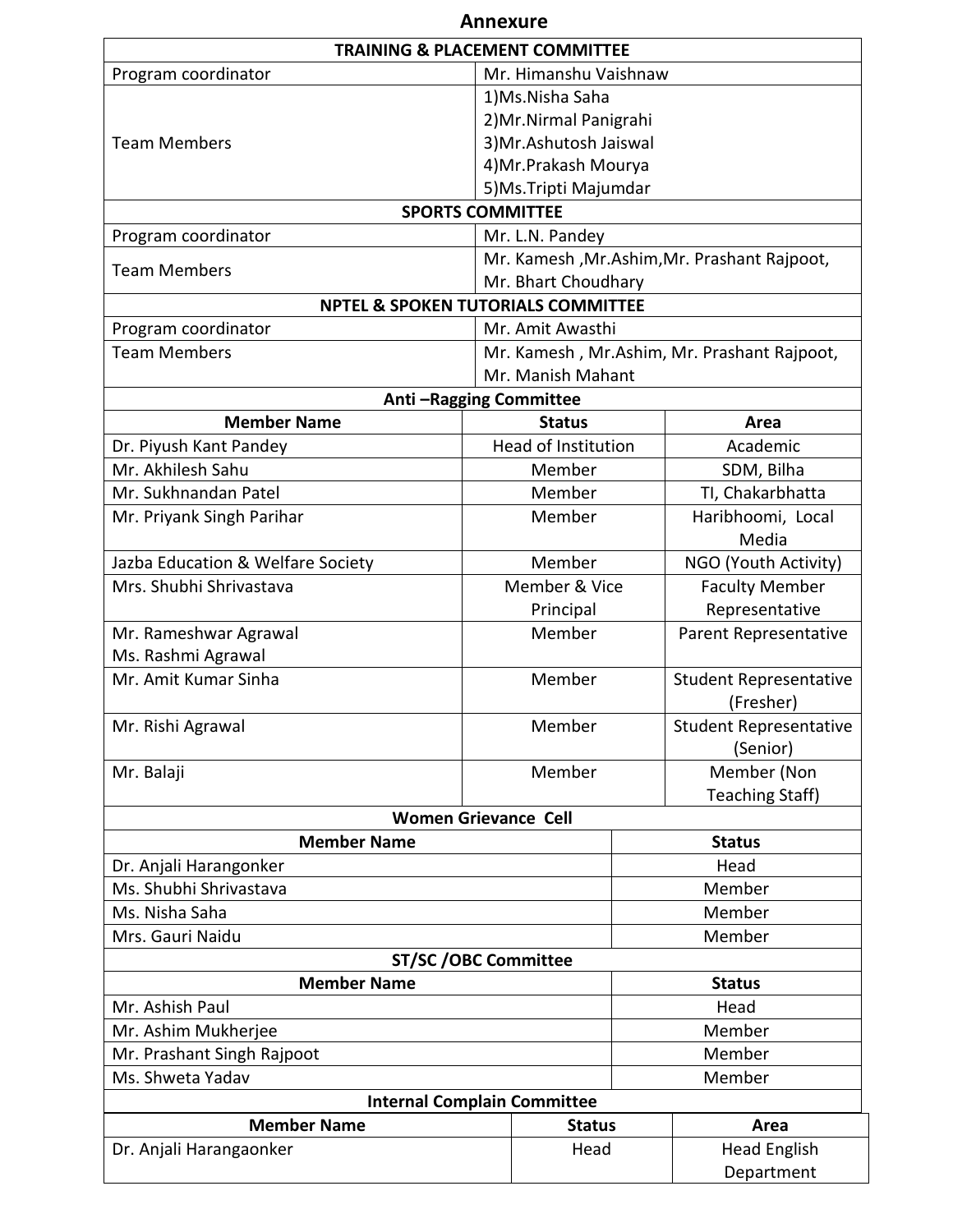| Mrs. Priyanka Shukla | Member                 | <b>Teaching Faculty CSE</b> |
|----------------------|------------------------|-----------------------------|
| Mr. Hemant Sarthi    | Member                 | Non Teaching                |
| Mrs. Sandhya Dubey   | Non Teaching<br>Member |                             |
| Ms. Neha Gangwani    | Member                 | Student                     |
| Mt. Uttam Tamboli    | Member                 | Student                     |
| Mr. Anmol Gupta      | Member                 | Student                     |
| Mr. Keshav Bansal    | Member                 | <b>NGO</b>                  |
|                      |                        | (Helping Hand)              |

## **Top Alumni Details Department wise**

| S. No.           | <b>Department</b>         | <b>Alumni Name</b>                    | <b>Company</b>                 | <b>Designation</b>           |
|------------------|---------------------------|---------------------------------------|--------------------------------|------------------------------|
|                  | 1.Mr. Raju Prajapati      |                                       | <b>NTPC</b>                    | <b>Executive Engineer</b>    |
| 01<br>Mechanical |                           | 2.Mr. Sourabh Sharaf                  | Indian Railways                |                              |
|                  |                           | All India Radio<br>3.Mr. Srijan Dutta |                                | <b>RJ</b>                    |
|                  |                           | 1.Mr. Vikash Sahu                     | <b>PMSGY</b>                   | Asst. Engineer               |
| 02               | Civil                     | 2.Mr. Rupesh Kaushik                  | <b>CSIDC</b>                   | Junior Engineer              |
|                  |                           | 3.Ms. Sonika Sharma                   | Jila Panchyat                  | <b>Assistant Coordinator</b> |
|                  |                           | 1.Ms. Sakshi Chabra                   | Service line solution          | S/w Developer                |
|                  |                           |                                       |                                | <b>Assistant System</b>      |
| 03               | <b>CSE</b>                | 2.Mr. Ahtaz Ulhaq                     | <b>TCS</b>                     | Engineer                     |
|                  |                           | 3.Ms. Prachi Rai                      | Accenture                      | Senior Soft. Engineer        |
|                  |                           |                                       | <b>State Government</b>        |                              |
|                  |                           | 1.Ms. Rashmi Thakur                   | CG                             | Deputy Collector             |
| 04               | <b>ETC</b>                | 2.Mr. Pankaj Kumar                    | Indian Railways                | Loco Pilot                   |
|                  |                           | 3.Mr. Deependra                       |                                | <b>Station Master</b>        |
|                  | Kesharwani                |                                       | Indian Railways                |                              |
|                  |                           | 1.Mr. Swapnil Mandal                  | <b>State Government</b>        | <b>Assistant Engineer</b>    |
|                  |                           |                                       | CG                             | (WRD)                        |
| 05               | EE                        | 2.Mr. Rakesh Jagat                    | <b>State Government</b><br>CG  | JE (CSPDCL)                  |
|                  |                           | 3.Mr. Dharmendra Sahu                 | <b>State Government</b><br>CG. | JE (CSPDCL)                  |
|                  |                           | 1.Mr. Vishnu Prashad                  | <b>ICICI Bank</b>              |                              |
|                  | Rathore                   |                                       |                                | <b>Assistant Manager</b>     |
| 6                | <b>MBA</b><br>2.Mr. Rahul |                                       |                                |                              |
|                  |                           | Vishwakarma                           | Kotak Mahindra Bank            | <b>Assistant Manager</b>     |
|                  |                           | 3.Ms. Alice Daniels                   | <b>IBM</b>                     | Manager                      |